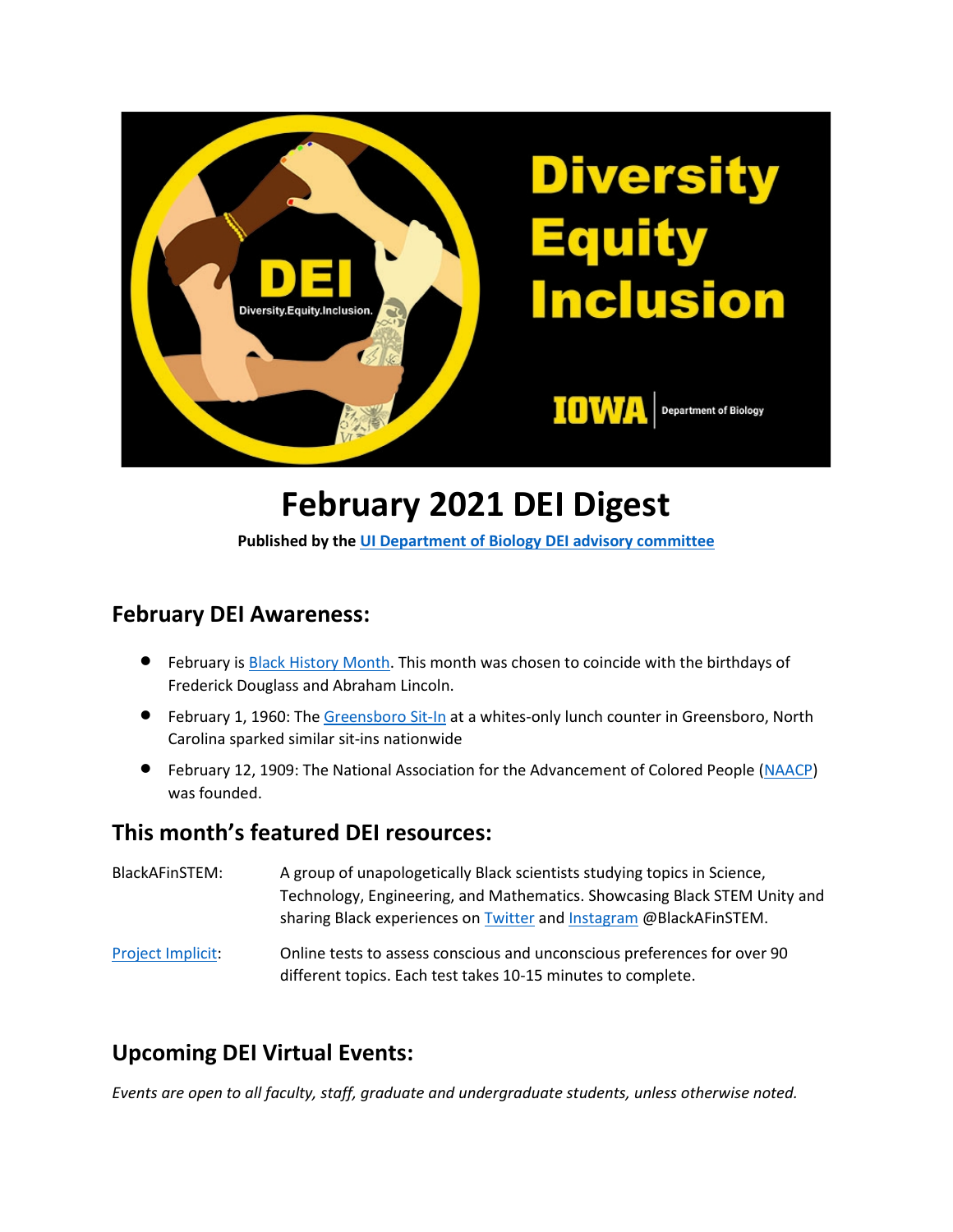| Wednesday, February 3: | <b>Barriers to Health Equity in Iowa City: Centering Diverse Community</b><br>Voices Panel presentation and Q&A                    |
|------------------------|------------------------------------------------------------------------------------------------------------------------------------|
| Thursday, February 4:  | Striving towards inclusion in academic biology: Addressing students'<br>basic needs with a culture of caring during the pandemic   |
| Tuesday, February 9:   | Latinx/a/o Student Support                                                                                                         |
| Monday, February 18:   | Black Lives on Screen virtual film screening + guest speaker series: Mr.<br>Soul!                                                  |
| Monday, February 18:   | Striving towards inclusion in academic biology: Structural racism,<br>institutional transformation & diversifying the STEM faculty |
| Friday, February 19:   | Darwin Day Seminar: Professor Charmaine Royal: Race, Genetics, and<br>Health                                                       |
| Tuesday, February 23:  | <b>Latinx Council Monthly Meeting</b>                                                                                              |
| Monday, February 25:   | Black Lives on Screen virtual film screening + guest speaker series: Black<br>Panther                                              |

### **Upcoming DEI Virtual Training:**

*Staff, faculty, and graduate students: Registration for courses listed below can be found in UI Employee Self Service under My Career/My Training. Once there, click on Enroll in Courses tab.*

*Undergraduates: please email [diversity-resources@uiowa.edu](mailto:diversity-resources@uiowa.edu) to learn more and register for courses listed below.* 

| Thursday, February 4:   | BUILD: Beyond the Numbers-Foundations for Diversity, Equity, and<br>Inclusion                    |
|-------------------------|--------------------------------------------------------------------------------------------------|
| Tuesday, February 9:    | <b>BUILD:</b> Exploring the Influence of Implicit Bias in Our Work and Lives                     |
| Wednesday, February 10: | <b>BUILD: Putting It All Together-Strategies for Managing Difficult</b><br>Conversations         |
| Friday, February 12:    | <b>LGBTQ Safe Zone: Phase II</b>                                                                 |
| Wednesday, February 17: | <b>NCBI: Conflict and Controversial Issues</b>                                                   |
| Friday, February 19:    | <b>BUILD: Utilizing Collective Problem-Solving Methods to Address Local</b><br><b>Challenges</b> |
| Wednesday, February 24: | BUILD: Beyond the Numbers-Foundations for Diversity, Equity, and<br><b>Inclusion</b>             |
| Thursday, February 25:  | <b>LGBTQ Safe Zone: Trans Awareness</b>                                                          |

**All faculty, staff, graduate, and undergraduate students are encouraged to share additional DEI resources and events. Send yours to: [erin-foster@uiowa.edu.](mailto:erin-foster@uiowa.edu)**